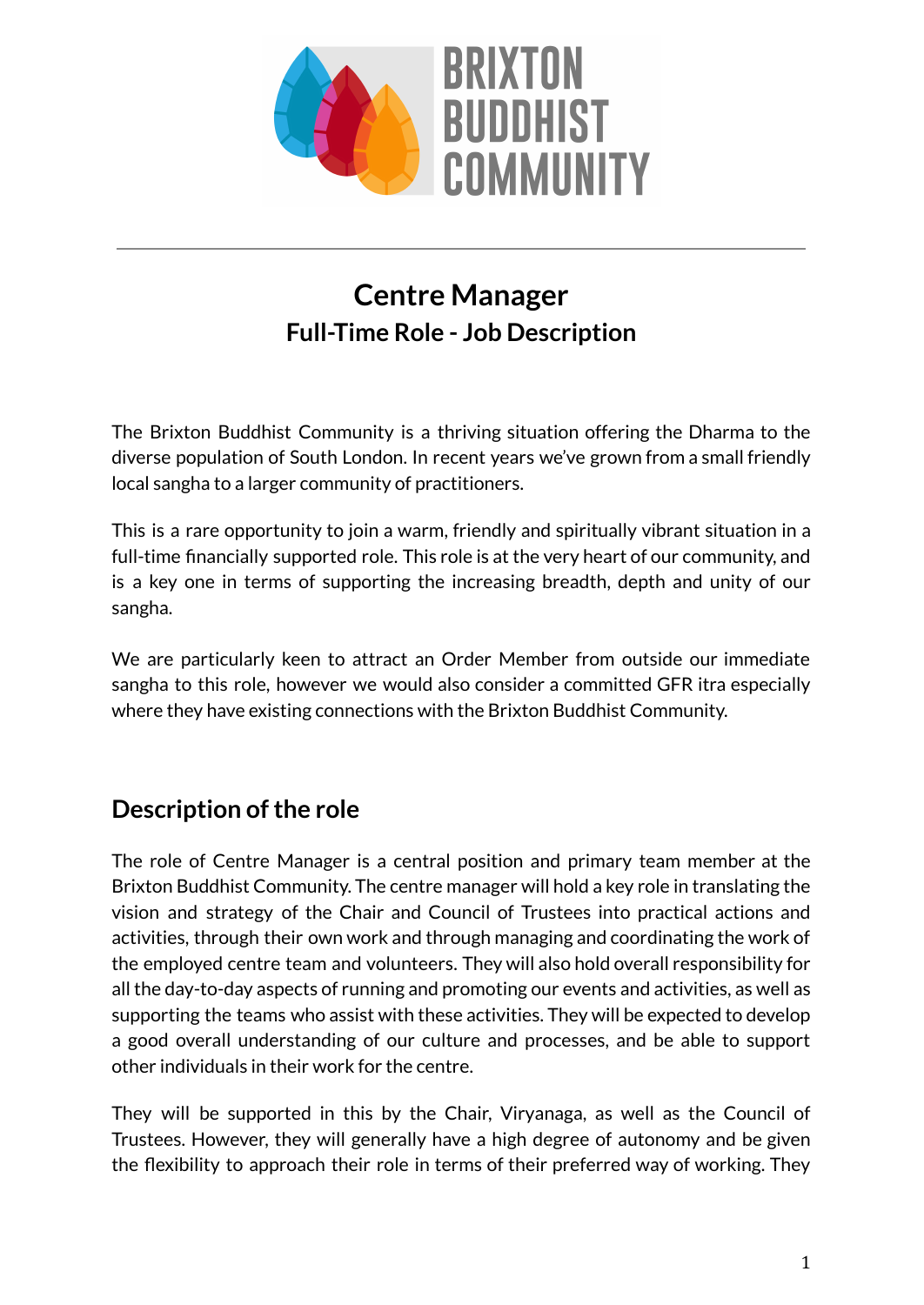will also be trusted to make regular day-to-day operational decisions concerning the running of the centre on behalf of the Council.

We are seeking an organised and capable person, who can be responsive and able to problem solve around urgent issues. They will require good interpersonal skills, and a love of community and Dharma activities. They should be someone capable of taking initiative, and responding with sensitivity and integrity to issues, complaints or concerns if they arise.

We are seeking someone who is stable and reliable, and willing to grow into the role. Ideally they would be interested in staying in post for a significant period of time. We fully expect the Brixton community to continue to grow into the future, and so there is significant scope for this role to develop over time.

Although conceived as a full-time role (35 hours per week), we would consider a 4 day per week post where the candidate can provide the level of cover needed to run our activities smoothly.

# **The Duties and Responsibilities ofthe Role**

*Governance and Management*

- Coordinate and attend Council meetings to contribute to discussions, as well as to take minutes
- Act as line manager to the Events Coordinator and Online Events Coordinator ("the centre team"), including day-to-day HR activities, such as managing leave and absences.
- Coordination and support of volunteers contributing to our activities

Venue Management

- Making bookings and keeping our relationships in good order
- Supporting the work of the Buildings Kula in the process of establishing a Buddhist Centre in our own premises
- In future, helping to plan and managing our use of our own building

Promotions and Events

- Holding overall responsibility for events programming, including scheduling, and finding leaders/team for courses, retreats and events
- Ensuring these events run smoothly and addressing practical issues which arise
- Able to coordinate a response to any urgent enquiries, as required, to provide a good level of 'service' to people attending our events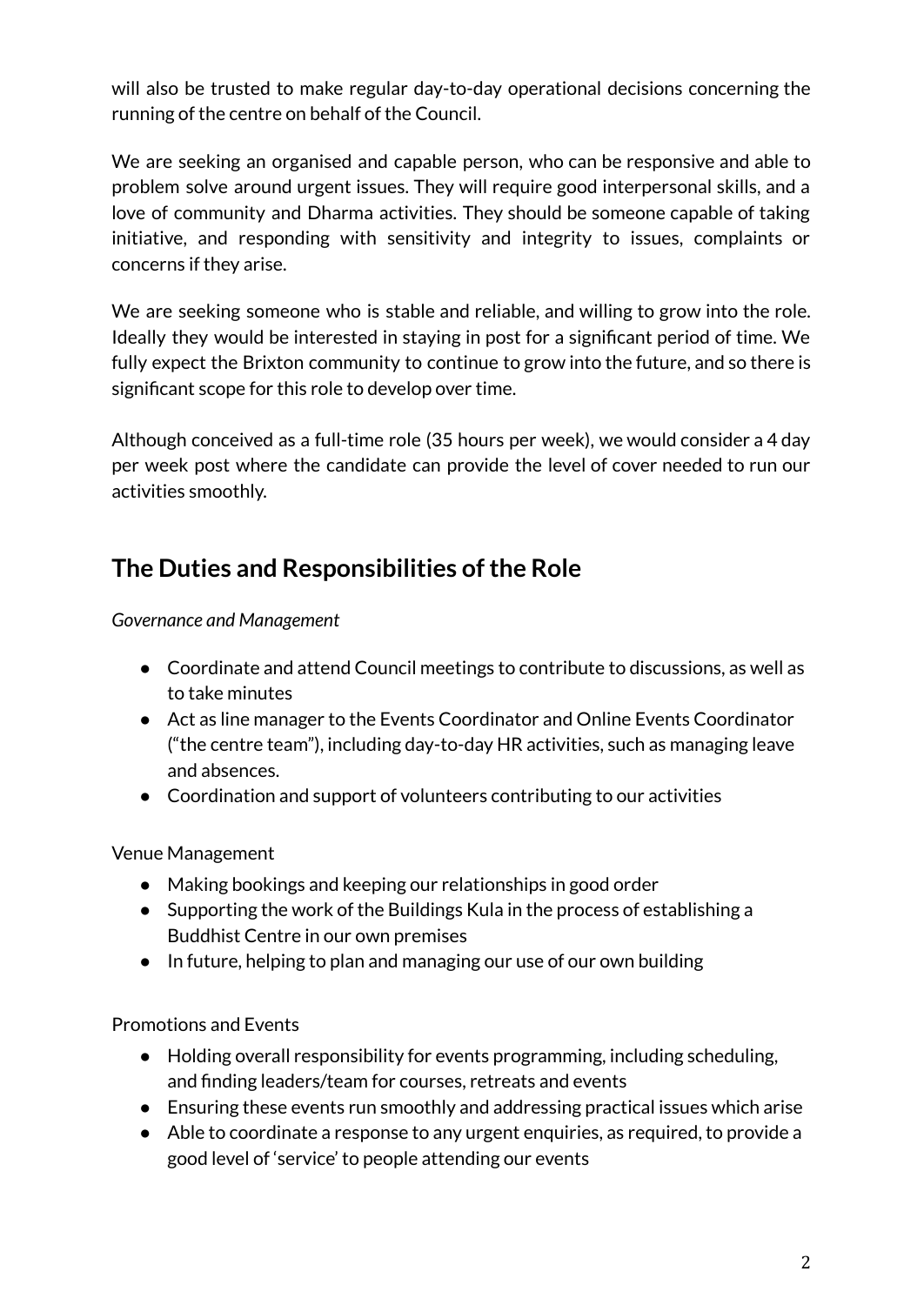- Be an initial point of contact for any complaints and concerns arising from class attendees
- Overseeing events promotion, and managing the work of the centre team and media volunteers through the prioritisation of tasks
- Contributing to events promotion, especially by writing and proofing copy
- Covering the Events Coordinator's role during periods of leave, ensuring the successful promotion of all activities.

### **Suitability and Characteristics**

Candidates should feel as though they fit **all** of the essential characteristics listed below, while stronger candidates will also have **some** preferred skills or characteristics.

### *Essential*

- Be a member of the Triratna Buddhist Order or a Mitra training for ordination.
- Passionate and committed to Triratna's vision of Dharma practice, especially our emphasis on sangha, and inspired by the vision and activities of the Brixton Buddhist Community.
- Willing to regularly participate in the Brixton Buddhist Community's events, be that with teaching, attending classes, supporting courses or other activities.
- Organised, thorough and conscientious, with the ability to work to deadlines, operate well under pressure, and work with others to overcome practical challenges.
- Someone comfortable with significant periods of organisational/admin work in front of a computer, and technically competent in the use of basic online tools (e.g google docs, gmail, zoom etc).
- Someone who values clear and friendly communication, and is comfortable communicating in-person, online and over the telephone.
- Able to be present for regular meetings in South London, including on occasional weekends, and willing to travel within London as required by the needs of the role.

### *Preferred*

- A member of the Triratna Buddhist Order.
- Lives or is willing to relocate to South London.
- Someone interested in teaching Dharma or meditation at Brixton.
- Someone interested in offering Kalyana Mitrata to others in the community.
- Personal or professional experience in events management, team management, publicity or marketing.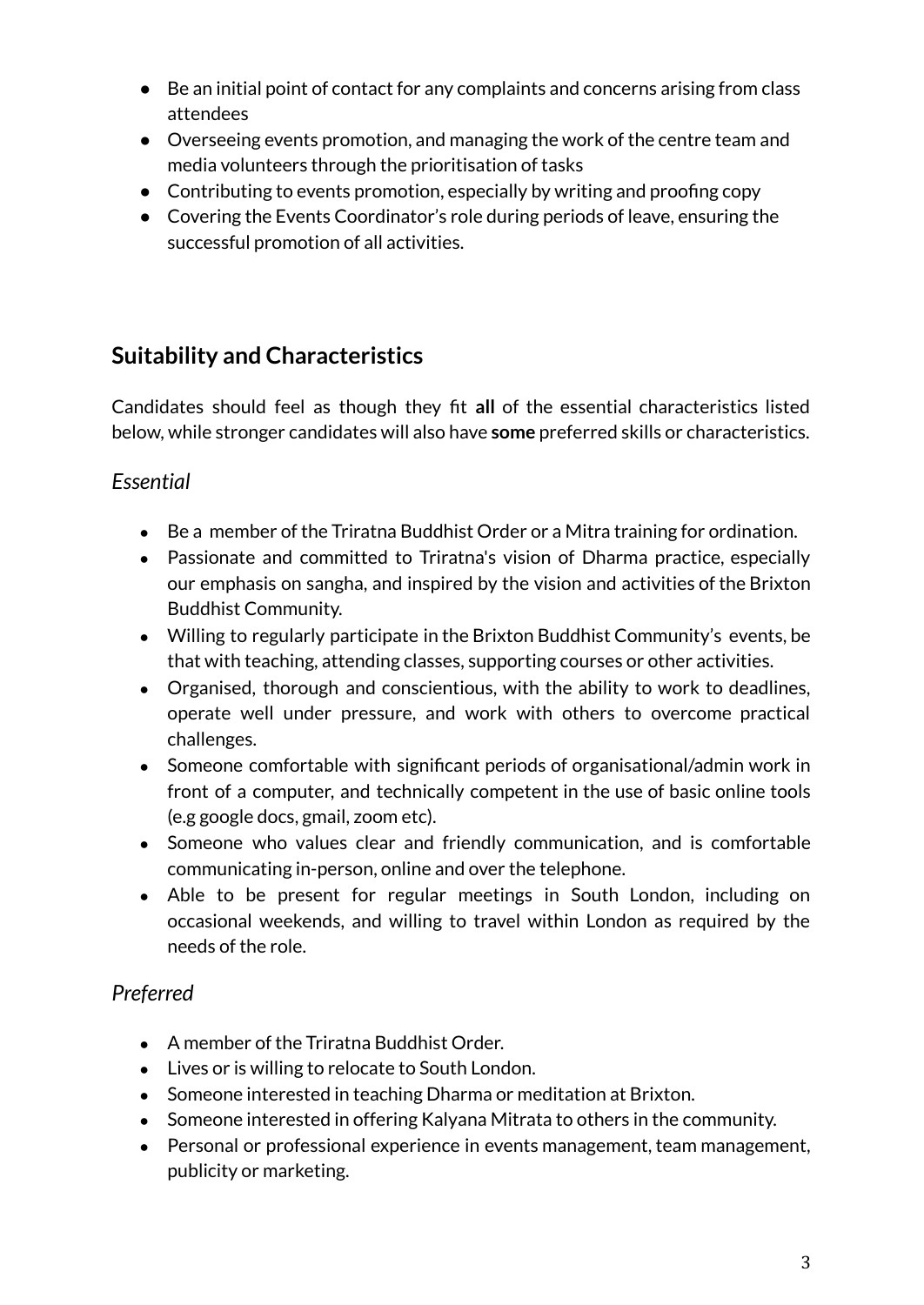- Previous experience of working or volunteering in the Triratna team, particularly if in a leadership or management role, or experience of living in a Buddhist residential community .
- Familiarity with Trello, our project management software.

### **Team and Work Context**

Our latest [annual](https://brixtonbuddhistmeditation.org/annual-general-report-2020) report gives a good account of the vision, activities and people who are part of the Brixton Buddhist Community.

#### *Team*

The Centre Manager will work most closely with the Centre Team; Lizzy (Events Coordinator), and Elena (Online Events Coordinator), and be line-managed by a member of the Council of Trustees. The Centre Manager will be a key member of the centre's leadership and so will also meet regularly with the Chair, Viryanaga, and Mitra Convenors, Amarapuspa and Maitrinara.

The Council of Trustees is currently Viryanaga, Suddhaka, Amarapuspa, Sagarasila, Maitrinara and Amaladana.

#### *Hours of work*

The role is offered as 35 hrs per week (negotiable). There is flexibility in the hours and days of work, however there will be a need to coordinate and overlap with other team members for meetings, and to ensure there is good cover for the centre's activities. Currently Lizzy, our Events Coordinator, works Monday and Friday, and our main events are on Mondays and Wednesdays. Viryanaga works full-time Monday through Friday, but will be away for extended periods throughout 2022. Council meetings are held on the weekends, roughly once every two months and for 3 hours, subject to everyone availability. It would be expected that the Centre Manager would coordinate and attend these meetings.

#### *Work location*

We currently rent space for events, although we hope to secure our own building in the next couple of years to transform into our own Buddhist Centre.

There is a men's residential community in Streatham called Danaprasada (the palace of generosity), which also kindly acts as a hub for the our sangha and includes an office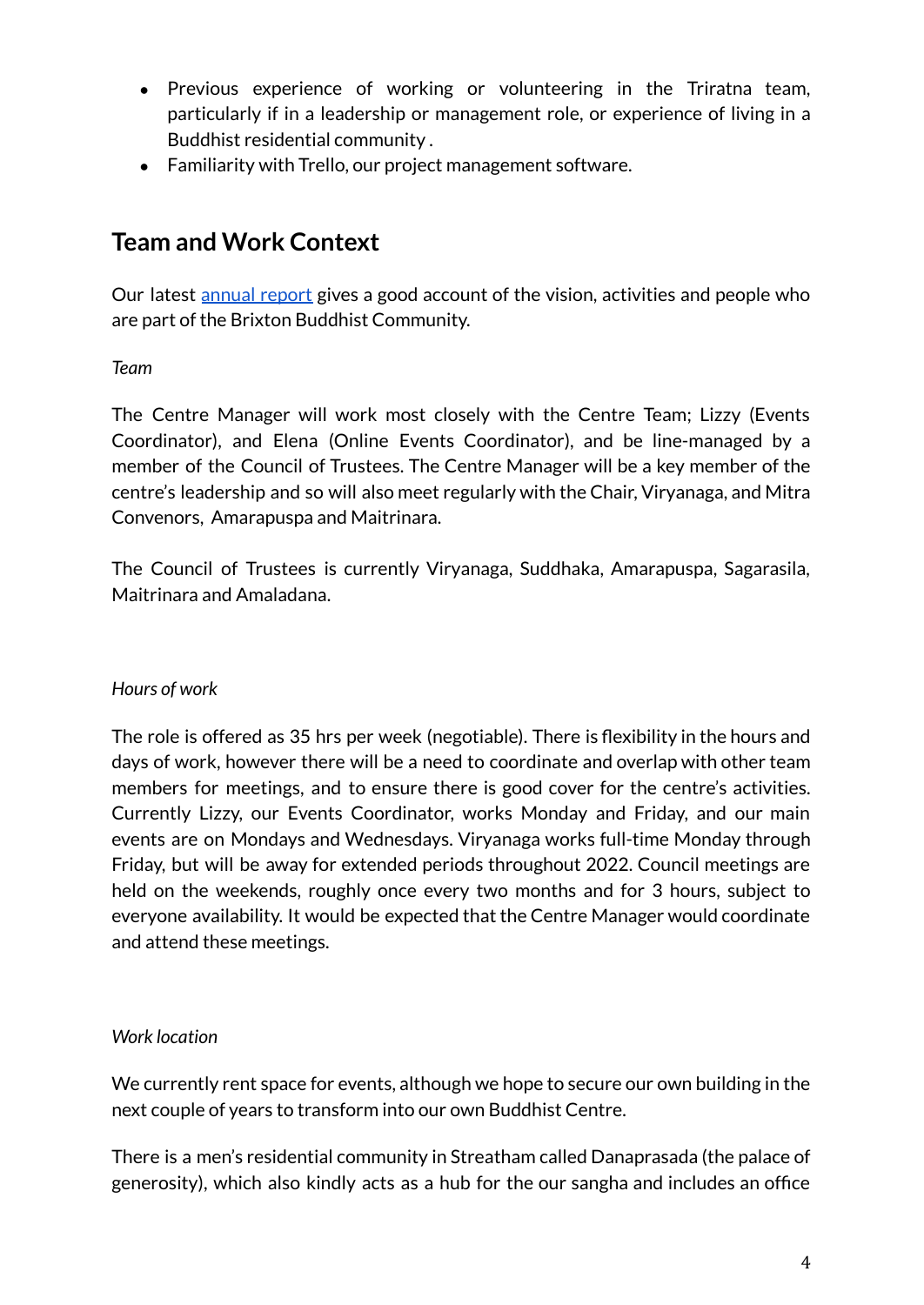where Viryanaga and some volunteers work. The Centre Manager would be welcome to work for a proportion of the week in this office, if they would like to, on the agreement of the residential community. Otherwise the Centre Manager would work from home, with the expectation that they can attend meetings at Danaprasada or elsewhere as required for the role.

#### *Relocation and living arrangements*

This role could be done by someone living in London but not necessarily close to Brixton, so long as they are prepared to travel to South London for meetings a number of times a week.

However, we are ideally seeking a person who already lives or is willing to relocate to South London. We would strongly support the appointee in moving if they wish to do this, and would be happy to lend assistance in finding accommodation with other sangha members if necessary.

A male appointee could explore the possibility of living in the men's residential community in Streatham. We do not currently have a women's community, although we would be very supportive of one being established here in future. There are however other several other women's residential communities throughout London, which could potentially be explored as a living situation by a female appointee.

## **Support**

We provide support at the Living Wage Foundation's Real Living Wage level, which increases annually with the cost of living. Our principle is to provide a level of support which offers a simple, dignified standard of living in London, supportive of Buddhist practice.

For 2022, the Real Living Wage for London has been set at £11.05 ph. For the full time, 35 per week role this would make the support level £20,111 per annum, or £1,675 per month before tax.

In addition to the base salary, this support package also includes 40 days paid leave per year (including bank holidays), a generous retreat allowance, and employer pension contributions at 4% of your gross support.

# **Application and Timeline**

- To apply, please complete and return an application form
- Closing date for applications **31th January 2022**